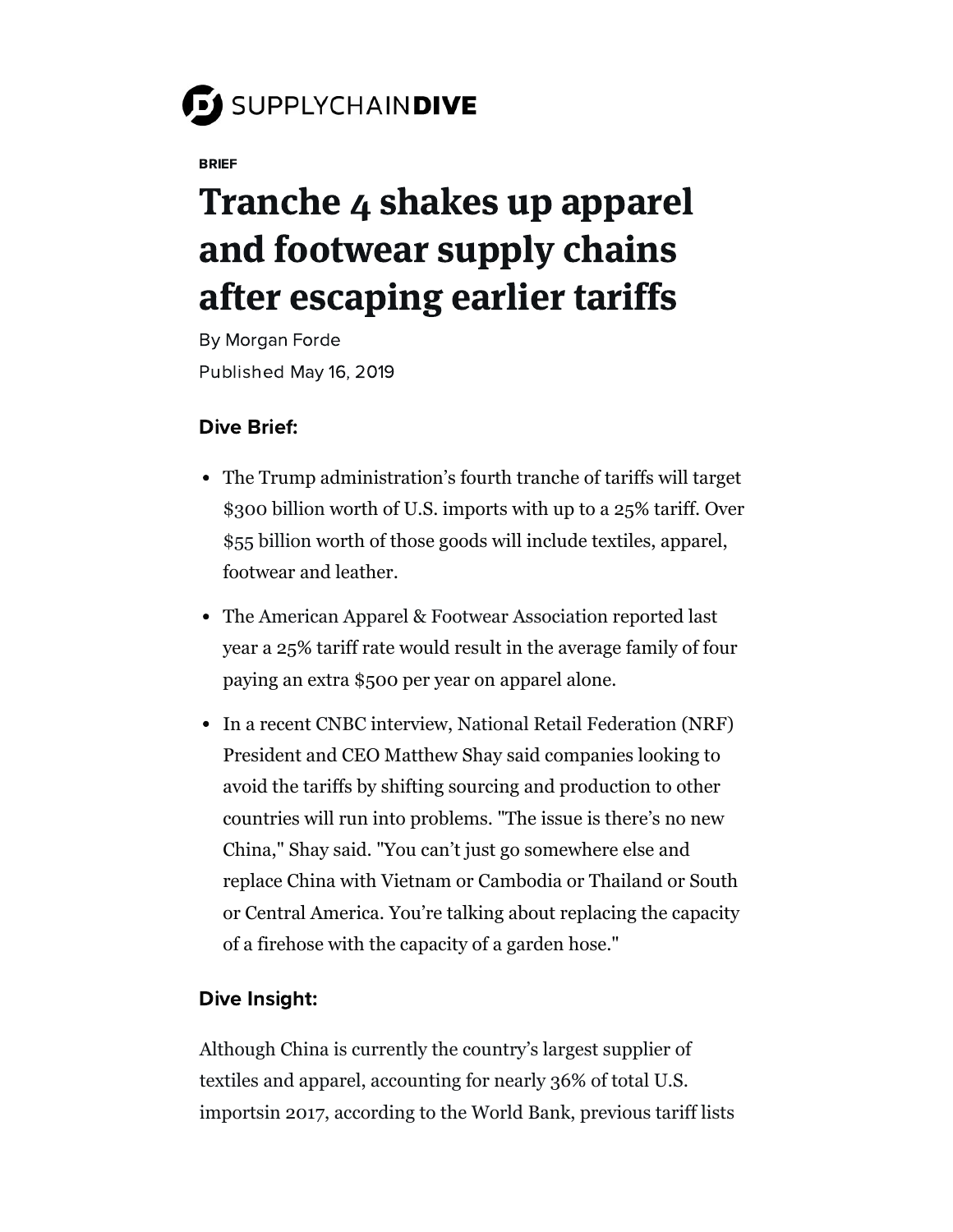left the industry largely unscathed. The items included were highly specialized apparel categories like "Articles of apparel, of reptile leather."

However, the fourth tranche includes nearly all consumer apparel categories in addition to a wide range of material inputs like cotton, textiles, rubber and leather.

"(Apparel) Importers and manufacturers are startled,"U.S. Reshoring Institute Executive Director and Chairman of the Board Rosemary Coates told Supply Chain Dive in an interview. "A lot of apparel is included in the fourth tranche, and I think people hoped [Trump]was just using it as a negotiating tactic,"she said.

According to the NRF, the proposed rate of up to 25% is more than businesses can absorb without passing the cost onto their customers.

"The people buying cheap clothing at Walmart and Target are going to be the most affected by this,"Coates said. "These tariffs are a tax on [those]who just can't afford a 25% price increase. I'm shocked at this."

The Trump administration's stated rationale for the tariff increases over the past year has been to rebalance the "trade deficit"between the U.S. and China and to punish Beijing for persisting intellectual property violations and other offenses. "We know China has IP issues, human rights issues, currency manipulation issues, etc."Coates said, "but the way to address that is through diplomacy not lunacy." When asked whether she believed the tariffs would actually go into effect, Coates responded that while many in the apparel industry assumed the administration's announcement was just a scare tactic to bring China to the negotiating table, ultimately she believes American consumers will pay the price as the negotiations drag on.